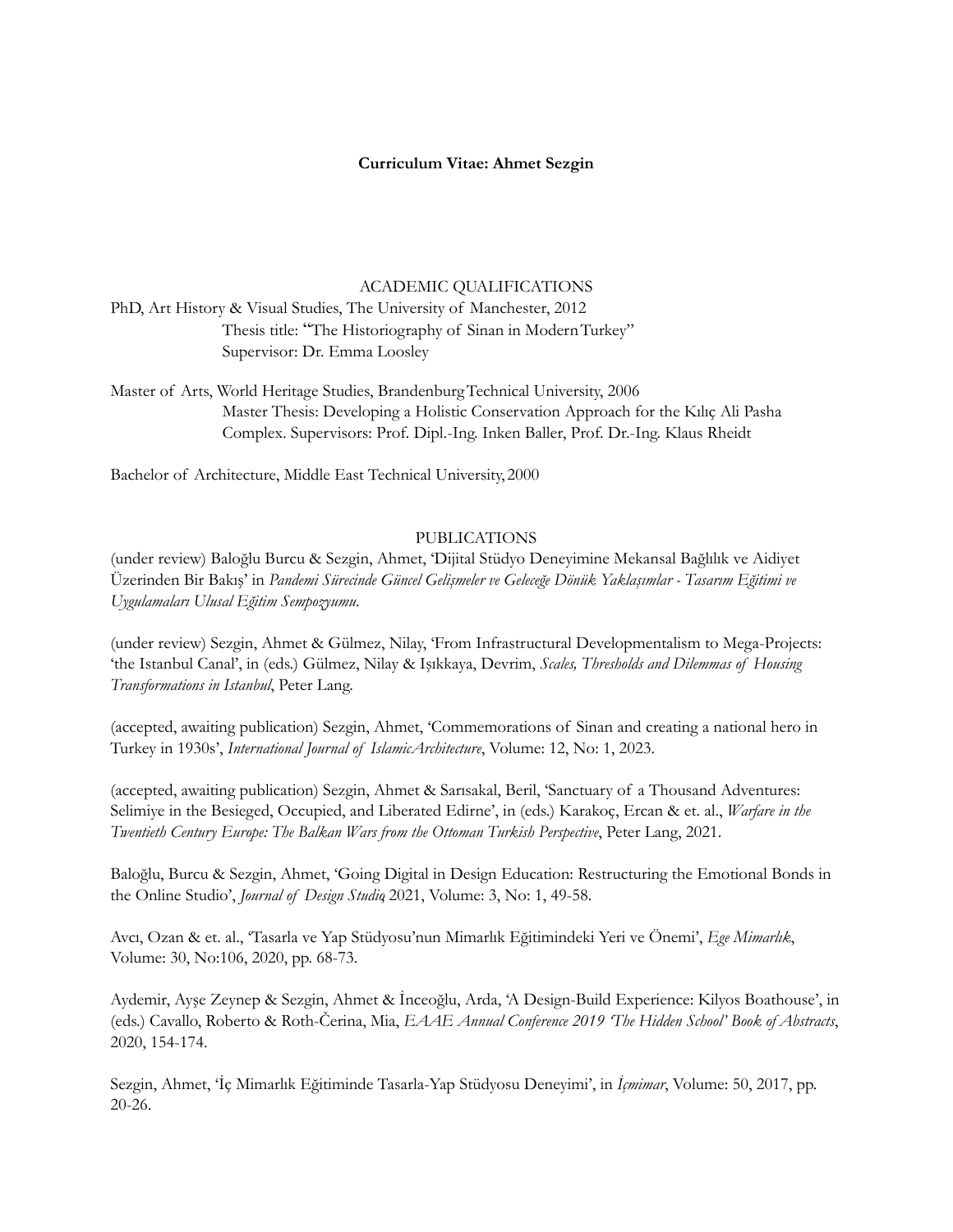Sezgin, Ahmet & Uzal, Derya, 'Tasarla ve Yap! Stüdyosu: Gerçekleşen Hayaller', in *XXI*, no:154, 2016.

İnceoğlu Arda & Köknar, Burcu S. & Sezgin Ahmet & Uzal, Derya, 'A Bridge to Dreams', in Sahin, Muhammed & Kurban, Caroline F., (eds), *The Flipped Approach to Higher Education: Designing Universities for Today's Knowledge Economies and Societies*, Emerald Group Publishing, 2016, pp. 172-176.

Sezgin, Ahmet, & Geçkalan, Levent, 2011, 'Tophane's Historical Heritage and Future/Tophane Tarihi Miras ve Gelecek', in *Industrial Architectural Heritage Developing Awareness and Visibility*, CEKUL Foundation

Sezgin, Ahmet, 'Dramatizing an Architect Hero: Sinan in Fiction', 2009, in ed. Phillips, A. and Abu-Remaileh, R. *The Meeting Place of British Middle East Studies:Emerging Scholars, Emergent Research & Approaches,* Cambridge Scholars Publishing*.*

Sezgin, Ahmet, 2009, *Mostar'dan Mekke'ye Gezi Haritası* (architectural map and guide), ÇEKÜL Vakfı, İstanbul

Sezgin, Ahmet, 2008, 'Domes in Frames: Photographing Sinan's Architectural Heritage', in *Looking Beyond Sinan*, ÇEKÜL Vakfı, Istanbul

Kızılkayak, Görkem & Sezgin, Ahmet, 2007, *Map and Guide to Sinan's Architecture in Istanbul* (architectural map and guide), ÇEKÜL Vakfı, Istanbul

Sezgin, Ahmet, 2007, 'Conditions of Sinan's ArchitecturalLegacy in Istanbul', in Görün, A. ed. *Proceedings of the International Symposium on Studies on Historical Heritage*, Antalya

Kızılkayak, Görkem & Sezgin, Ahmet, 2007, *Mimar Sinan Eserleri Trakya Gezi Haritası* (architectural map and guide), ÇEKÜL Vakfı, Istanbul

Kızılkayak, Görkem & Sezgin, Ahmet, 2007, *Mimar Sinan Eserleri İstanbul Gezi Haritası* (architectural map and guide), ÇEKÜL Vakfı, Istanbul

### CONFERENCE/SYMPOSIUM PRESENTATIONS

Baloğlu Burcu & Sezgin, Ahmet, 'Dijital Stüdyo Deneyimine Mekansal Bağlılık ve Aidiyet Üzerinden Bir Bakış' in *Pandemi Sürecinde Güncel Gelişmeler ve Geleceğe Dönük Yaklaşımlar - Tasarım Eğitimi ve Uygulamaları Ulusal Eğitim Sempozyumu*, March 29-31, 2021.

Sezgin, Ahmet, (November 3-7) 2019, 'Bringing Text, Image, and Experience Together in Design History', 28th ICDE World Conference on Online Learning, Dublin.

Sezgin, Ahmet, (November 18-21) 2017, 'Mehmed Ziya: An advocate of ancient monuments between the Ottoman city and the Turkish nation', MESA 51st Annual Meeting, Washington DC.

Sezgin, Ahmet, (26 April) 2013 'Osmanlı Imar Faaliyetlerinden Kültür Yoluna Havsa Sokullu Külliyesi', *Sokullu Mehmed Paşa Külliyesi ve Havsa Sempozyumu*, Havsa.